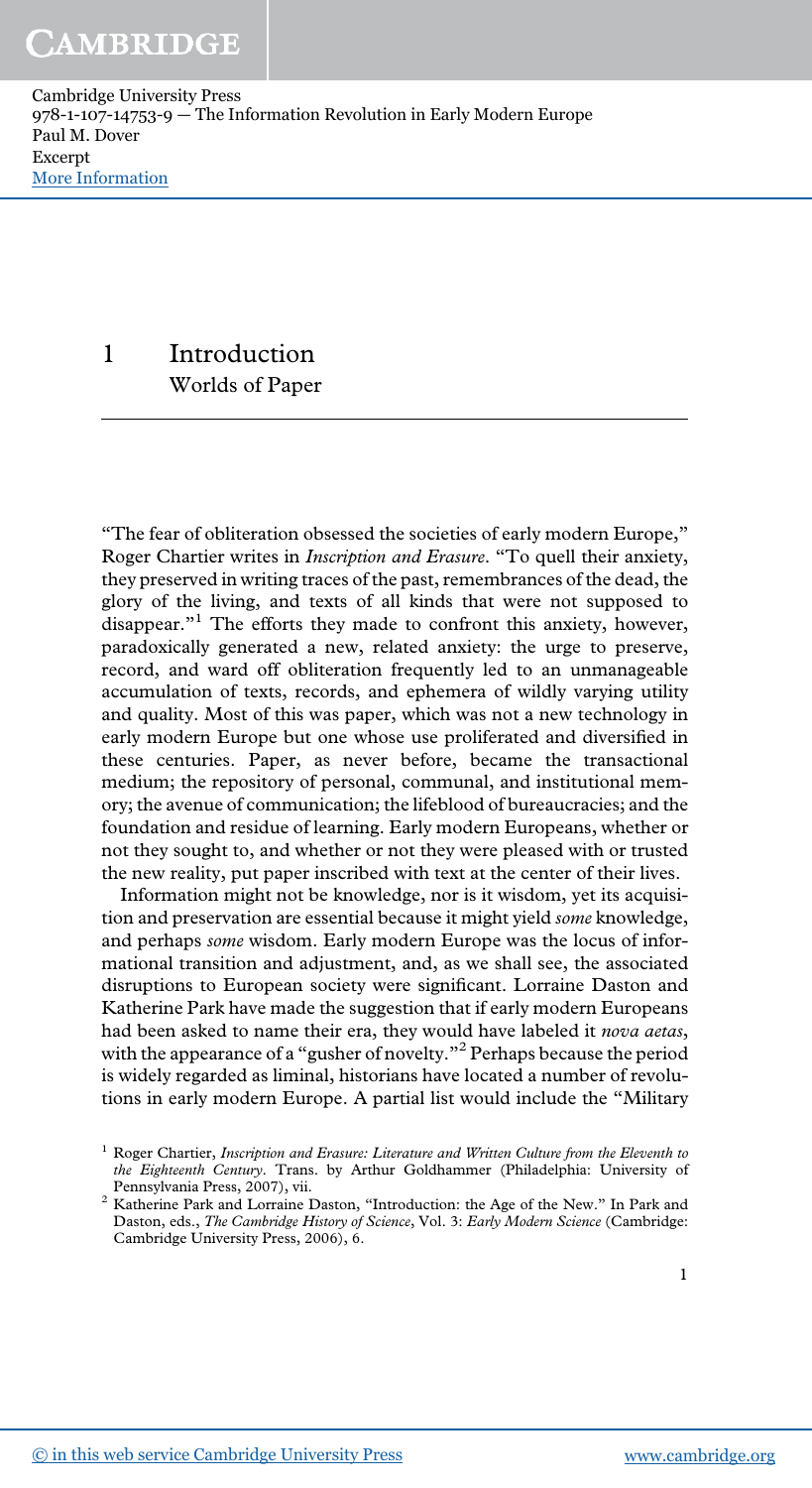Cambridge University Press 978-1-107-14753-9 — The Information Revolution in Early Modern Europe Paul M. Dover Excerpt [More Information](www.cambridge.org/9781107147539)

### 2 The Information Revolution in Early Modern Europe

Revolution," the "Print Revolution," the "Correspondence Revolution," the "Scientific Revolution," and the "Communications Revolution."<sup>3</sup> Historians of early modern Europe have pointed to at least three main areas of disruption in European knowledge: the opening up of new worlds in the voyages of reconnaissance and discovery, the rediscovery and embrace of ancient texts, and the upheavals associated with the printing press. Others have pointed to "Knowledge Revolutions," emphasizing, again, the printing press and paradigm shifts in medicine and astronomy wrought by empirical observation and new techniques of observation.<sup>4</sup> There is a lot going on here.

In this book, I argue that information is a central concern in all these various transformations. In particular, there was a new emphasis on information management. Europeans were faced with what, for them, were untamable amounts of data, without the benefits of complex machines, digital files, and Boolean searches. New efforts had to be devised and undertaken to store and categorize both the information itself and the paper that contained it. More and more time was dedicated to what we would call "paperwork," which moved to the center of European life: in the everyday rhythms of commerce, in the working of the state, in the lives of scholars and virtuoso naturalists, in distance-busting communication services, even in the quotidian rhythms of burghers and artisans.

Information begat more information and paper more paper. Ann Blair has undertaken groundbreaking work showing how early modern scholars exhibited what she calls "info-lust," forcing them to develop a range of publications, attitudes, and reading and research practices to cope with the resulting heaps of data.<sup>5</sup> They were faced with a number of recurring questions regarding the information they accumulated: how to store it? How to categorize it? How to distill it? How to make it retrievable? I believe that many of Blair's insights into the history of the book and scholarly life can be extended to European society as a whole. The pressures incidental to the new abundance of books have analogs elsewhere: in the growth of the state and the attendant paperwork, in the

 $3\sigma$  Of course, the label of revolution was given to these episodes only much later by historians. Unlike the political American and French Revolutions, contemporaries did not use this terminology. It was only in 1949, for example, that Herbert Butterfield, clearly influenced by the dizzying changes in science and technology in his own day (and despite his famous resistance to Whiggish teleologies), started to use the expression "Scientific Revolution." The "Information Revolution" that is the subject of this book is likewise a reading of the

past that is refracted through a particular contemporary moment.<br><sup>4</sup> Anja-Silvia Goeing, Storing, Archiving, Organizing. The Changing Dynamics of Scholarly Information Management in Post-Reformation Zurich (Leiden: Brill, 2017), 3.

<sup>5</sup> Ann Blair and Peter Stallybrass, "Mediating information 1450–1800." In Clifford Siskin and William Warner, eds., This is Enlightenment (Chicago: University of Chicago Press, 2010), 139–163.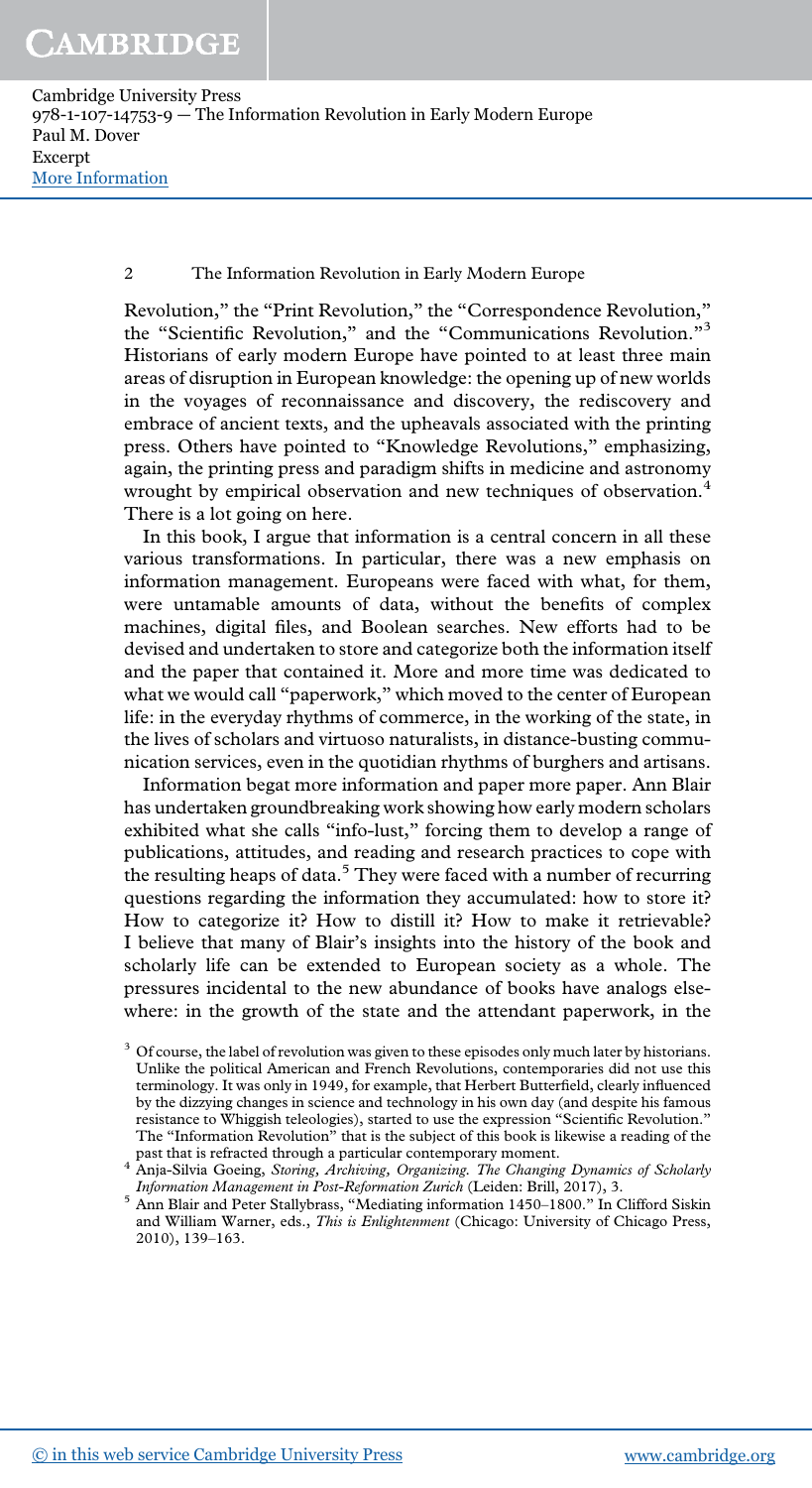Cambridge University Press 978-1-107-14753-9 — The Information Revolution in Early Modern Europe Paul M. Dover Excerpt [More Information](www.cambridge.org/9781107147539)

#### Introduction 3

proliferation of empirical observation in natural philosophy, in the unprecedented circulation of news and correspondence, and in the general commitment to record-keeping and documentary preservation embraced by all sorts of early modern institutions. In all of these cases, practitioners were compelled to develop and adapt new means of information management.

Many of the emerging habits and practices of the early modern period that have been explored in contexts such as humanism, New World exploration, diplomacy, state-building, accounting, and the new science, can be regarded as features of broader, universal transformations related to the management of information. A non-exhaustive list might include an empirical sensibility; attention to particulars; quantification; the sharing of timely news and data across distances; the commitment to recording ideas, observations, and events in writing on paper (and then preserving them); a zeal for organizing and taxonomizing these records; and the creation of tools to navigate it all. At the core of these practical and epistemological concerns, and linking them all together, was the management of unprecedented amounts of information. A bundle of knowledge practices, technologies, and sensibilities emerged in order to face these challenges, deployed along with many reams of paper, in early modern scholarly life, natural philosophy, astronomy, medicine, law, diplomacy, business and finance, and in private lives.

The responses to the accumulation of information on paper were chiefly processes on paper. As Markus Friedrich has put it: "in early modern Europe, control of knowledge not only meant control of paper, but also control by paper."<sup>6</sup> In general, what early modern Europeans found themselves in need of, and in many areas of European society sought to construct, was a filter, an effective strainer for the data that they generated. It is a challenge familiar to us in an age when a great premium is placed on search engines, social media applications and other information-winnowing technologies. In comparison to ours, of course, this was an information-poor age, and the production of information remained comparatively slow. Nonetheless, early modern Europeans committed unprecedented time, money, and personnel to sorting through the information before them.

The chief focus of this book, therefore, is information management, most of which involved the handling of paper. This was not a new concern, but early modern Europe was an information society in a way that

<sup>6</sup> Markus Friedrich, "How to make an archival inventory in early modern Europe: carrying documents, gluing paper and transforming archival chaos into well-ordered knowledge." Manuscript Cultures, 10.10 (2017), 160–173 (here 165).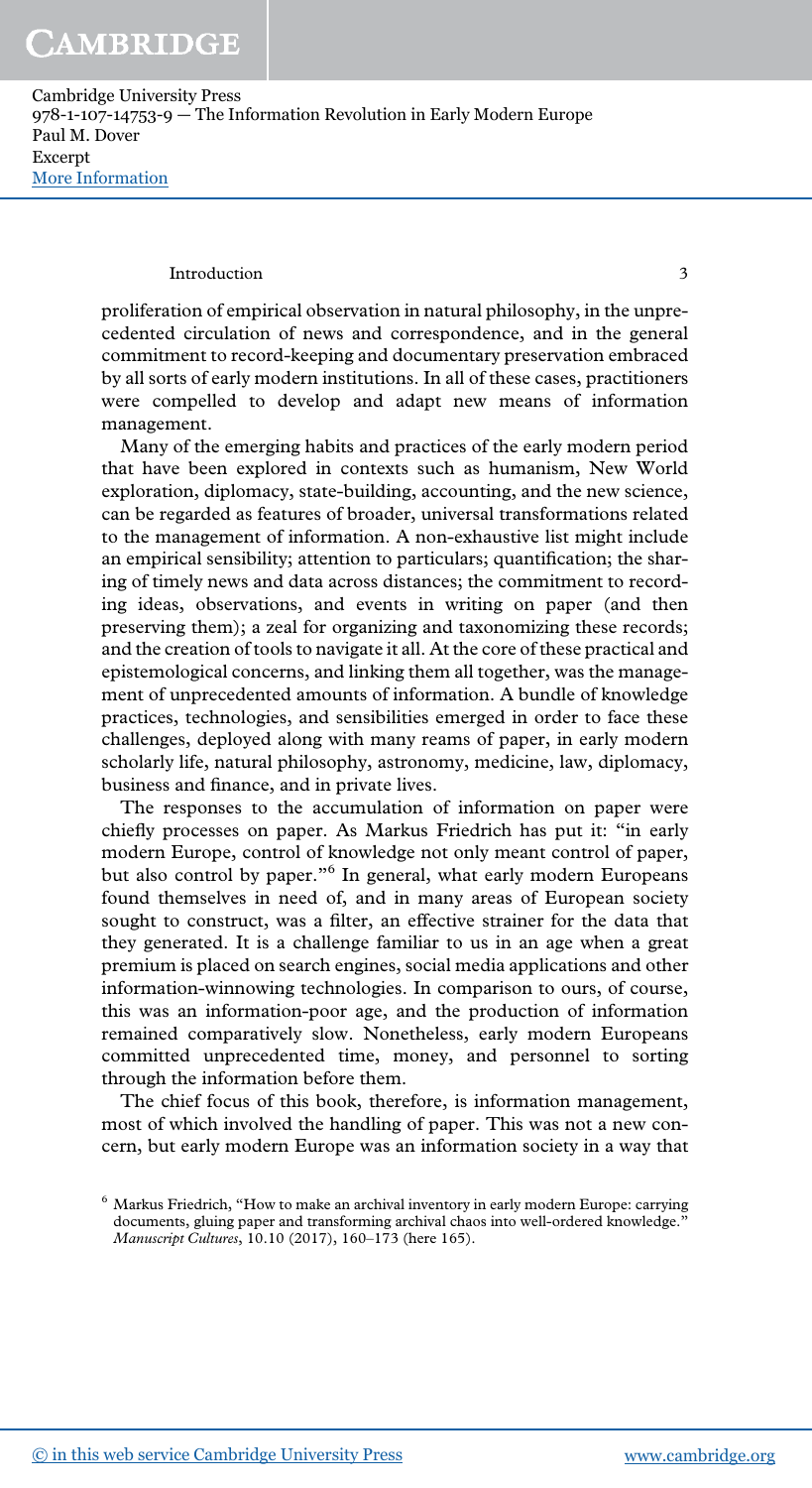Cambridge University Press 978-1-107-14753-9 — The Information Revolution in Early Modern Europe Paul M. Dover Excerpt [More Information](www.cambridge.org/9781107147539)

### 4 The Information Revolution in Early Modern Europe

the Middle Ages never were. Europe's long acquaintance and flirtation with paper now became a love match. Like many such attachments, it occasioned pain, frustration, confusion, and boredom, as well as joys and fulfilment. Among other things, the underlying story of the pages that follow is the deepening and diversifying relationship of Europeans with their paper, along with the opportunities, challenges, and vexation this marriage incurred. The nature of early modern political, social, and cultural practices shaped the sorts of paper instrument produced, but the widespread use of paper shaped those practices as well. It changed the exercise of political power, the way in which the pursuit of knowledge was conducted, and the vectors by which Europeans kept in touch with one another. I find it useful to think of the informational transformations of early modern Europe as examples of what evolutionary biologists describe as "coevolution." The changing contours of European society determined the uses to which paper was directed, but paper as a technology actively shaped that society as well. So while Europe domesticated paper, as in other instances of domestication by humankind, as when the wolf became the dog and Einkorn became domesticated wheat, humans and the non-human actor evolved in conjunction with each other.<sup>7</sup> Thus, Europeans deployed paper to address existing political, social, and cultural demands, using it for an expanding array of purposes, but at the same time the availability and wider use of paper created new assumptions and corresponding practices. We are accustomed to speaking of paper as a blank sheet, an empty receptacle of ink and ideas, and, indeed, the bare receptiveness of paper was a common trope in early modern Europe. The history of this period, however, is deeply suggestive that paper was in fact not a passive substance, but a motive participant in the changes that it brought about. Helen Smith has highlighted the comments of the English Baptist minister Christopher Blackwood, who in 1654 compared writing on blank paper with God writing on the will of a Christian convert: "We will when we will, but God makes us for to will ... As my paper whereon I write, receives the ink passively, and brings

<sup>7</sup> The concept of species evolving in tandem can be seen as early as Charles Darwin's Fertilisation of Orchids, published in 1862. A good treatment of coevolution in nature is John Thompson, The Coevolutionary Process(Chicago: University of Chicago Press, 1994). For a brief discussion of coevolution between dogs and humans as a process of "mutual domestication," see Carl Safina, Beyond Words. What Animals Think and Feel (New York: Henry Holt, 2015), 229–239.

Coevolution has been recently located in the study of cosmology and computer technology (where hardware and software are seen to develop synchronically), and its application to social processes seems to me tenable. Particularly suggestive in this regard is Geerat Vermeij, The Evolutionary World: How Adaptation Explains Everything from Seashells to Civilization (New York: Thomas Dunne, 2010).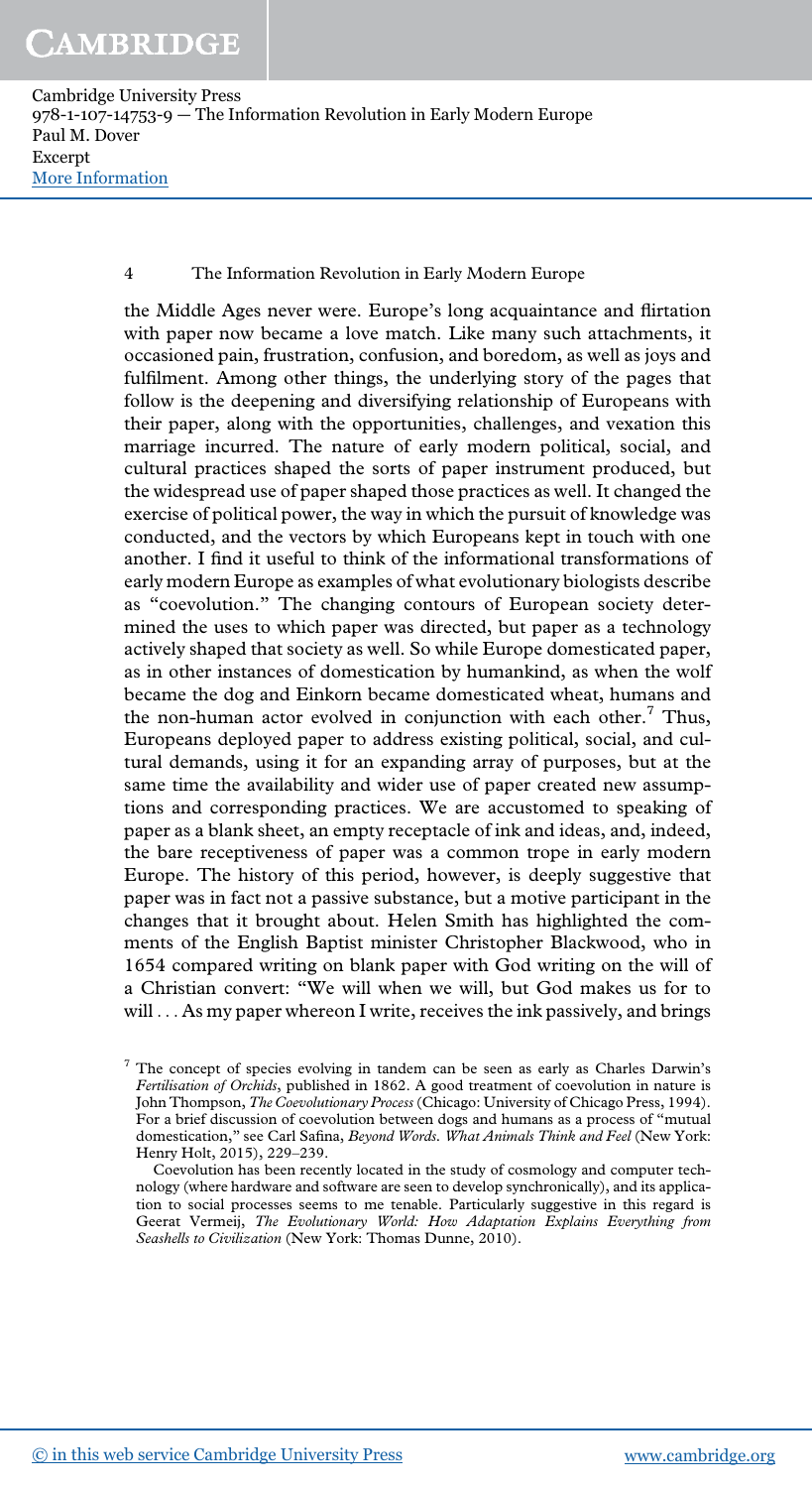Cambridge University Press 978-1-107-14753-9 — The Information Revolution in Early Modern Europe Paul M. Dover Excerpt [More Information](www.cambridge.org/9781107147539)

#### Introduction 5

nothing of its own to the writing." But Blackwood complicates matters with a subsequent statement: "being written upon, it becomes an instrument with my writing: and as I write more and more, so it still cooperates with me, though in itself there be no natural beginning of the writing." <sup>8</sup> In this sense, then, paper collaborates and cooperates with the writer.

It is not that paper itself has any power – it only wields effective power when it acts in conjunction with a constellation of social relations.<sup>9</sup> Paper is a material substrate, but as Christopher Hall pithily puts it: "Materials are materials because inventive people find ingenious things to do with them." <sup>10</sup> In many ways, we witness, in the early modern period, the advent of the "age of paper" in the West, one which, we are told, is currently coming to an end amid sequences of ones and zeroes. If there was an early modern Information Revolution, paper was its material embodiment, its essential item of hardware.

### 1.1 Early Modern Information

Where did the "information age" begin? With the digital processor? With the computer? With television? With the telegraph and telephone? The best answer is that the information age neither began, nor will it end, because every age is an age of information. Information is, as Daniel Headrick has put it, "as old as humankind."<sup>11</sup> It has always been present in human communities. Martyn Lyons insists that every society since ancient Egypt has been an "information society ... in the sense that those who control and restrict access to knowledge in any society thereby control a key component of power."<sup>12</sup>

Nonetheless, important ruptures and departures in information have occurred. Michael Hobart and Zachary Schiffman, for example, have demarcated three ages of information in the history of Western society. The first of these is the classical information age. The authors believe one can only speak of information with the advent of literacy, for written language supplied the degree of abstraction necessary to create mental objects separate from experience. The alphabet allowed greater degrees of

<sup>8</sup> Quoted in Helen Smith, "A unique instance of art": the proliferating surfaces of early modern paper." *Journal of the Northern Renaissance*, 8 (2017) n.p.

<sup>&</sup>lt;sup>9</sup> Especially germane on this point is Arndt Brendecke, *The Empirical Empire*. Spanish Colonial Rule and the Politics of Knowledge (Berlin: De Gruyter Oldenbourg, 2016).

 $^{10}$  Christopher Hall, Materials. A Very Short Introduction (Oxford: Oxford University Press, 2014), xiii.

<sup>&</sup>lt;sup>11</sup> Daniel Headrick, When Information Came of Age. Technologies of Knowledge in the Age of Reason and Revolution, 1700–1850 (Oxford: Oxford University Press, 2000), 8.

<sup>&</sup>lt;sup>12</sup> Martyn Lyons, *A History of Reading and Writing in the Western World* (Basingstoke: Palgrave Macmillan, 2010), 1.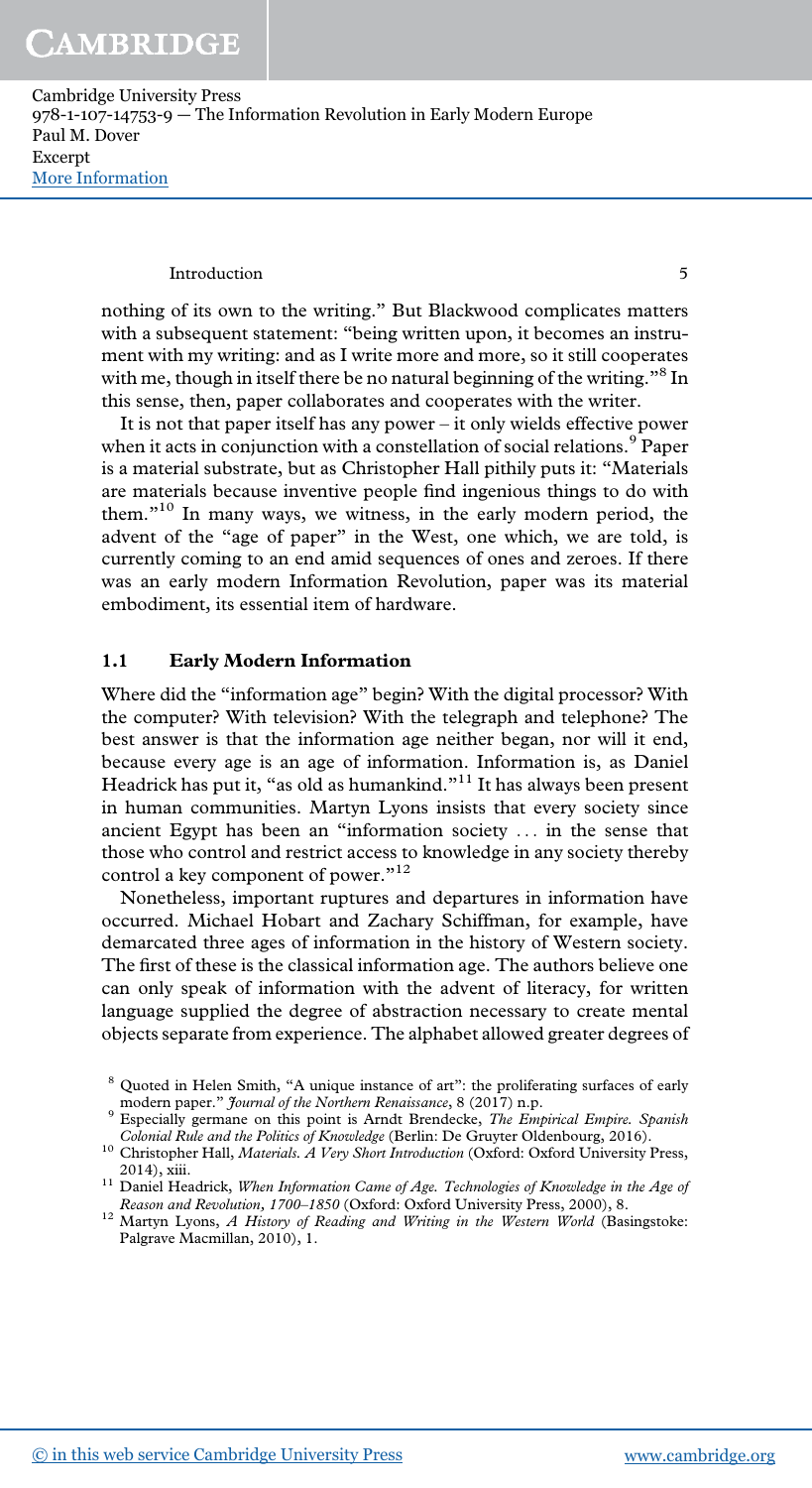Cambridge University Press 978-1-107-14753-9 — The Information Revolution in Early Modern Europe Paul M. Dover Excerpt [More Information](www.cambridge.org/9781107147539)

### 6 The Information Revolution in Early Modern Europe

abstraction and abetted a classifying mindset resulting in new taxonomies of knowledge. This age extended roughly until the arrival of the printing press, and the abundance of printed books, which led to a surfeit of information and to what the authors call a "rupture of classification," which overwhelmed existing categories. The most important responses were Cartesian analysis and frames of reference. Numeracy and quantification were hallmarks of the early modern adaptation to a world replete with unprecedented volumes of data. Finally, there is the contemporary age of information, which has seen the attenuation of the connections between digital symbols and the world they represented. Literacy, numeracy, and digitization demarcate three ages, which demonstrate an increasing propensity to draw further away from the world in encoding reality, to the point now that much of what we experience has been reduced to a vast sequence of ones and zeroes. Hobart and Schiffman suggest that the three ages now overlap with one another, as the digital age has not lessened the importance of literacy and numeracy.<sup>13</sup>

Alex Wright has undertaken similar segmentation of human history into information ages. Wright, a former librarian and now a self-described "information architect" (if ever there was a job description suited for our age, that is it), places his focus on the repeated episodes across the millennia when humankind has struggled with information overload.<sup>14</sup> Wright's emphasis is on the cataloging and categorization of information such as we see in the "memory theater" of Giulio Camillo (1480–1544), the Encyclopédie of Denis Diderot (1713–1784), and the nineteenthcentury Dewey Decimal System for organizing library holdings. Unlike Hobart and Schiffman, Wright believes that writing and the alphabet were not necessary to have information: "the building blocks of complex information systems were in place long before the first scribe set stylus to clay."<sup>15</sup> He even identifies an "ice age information explosion," which he believes brought humankind in its hunting-gathering stage to the brink of literacy. Wright sees the struggle to stay on top of the information we produce as a distinctive feature of human society. Describing the transformations of the early modern period, Wright, following the work of Frances Yates, emphasizes the abandonment of the medieval ars memoria amid the abundance of printed books. The hero of the piece for Wright is the English polymath Francis Bacon (1561–1626), who abandoned the art of memory in which he had been trained in favor of an empiricism that

<sup>&</sup>lt;sup>13</sup> Michael Hobart and Zachary Schiffman, Information Ages: Literacy, Numeracy and the Computer Revolution (Baltimore, MD: Johns Hopkins University Press, 1998).

<sup>&</sup>lt;sup>14</sup> Alex Wright, Glut: Mastering Information through the Ages (Washington, DC: Joseph Henry Press, 2007).

 $15$  Wright, *Glut*, 48.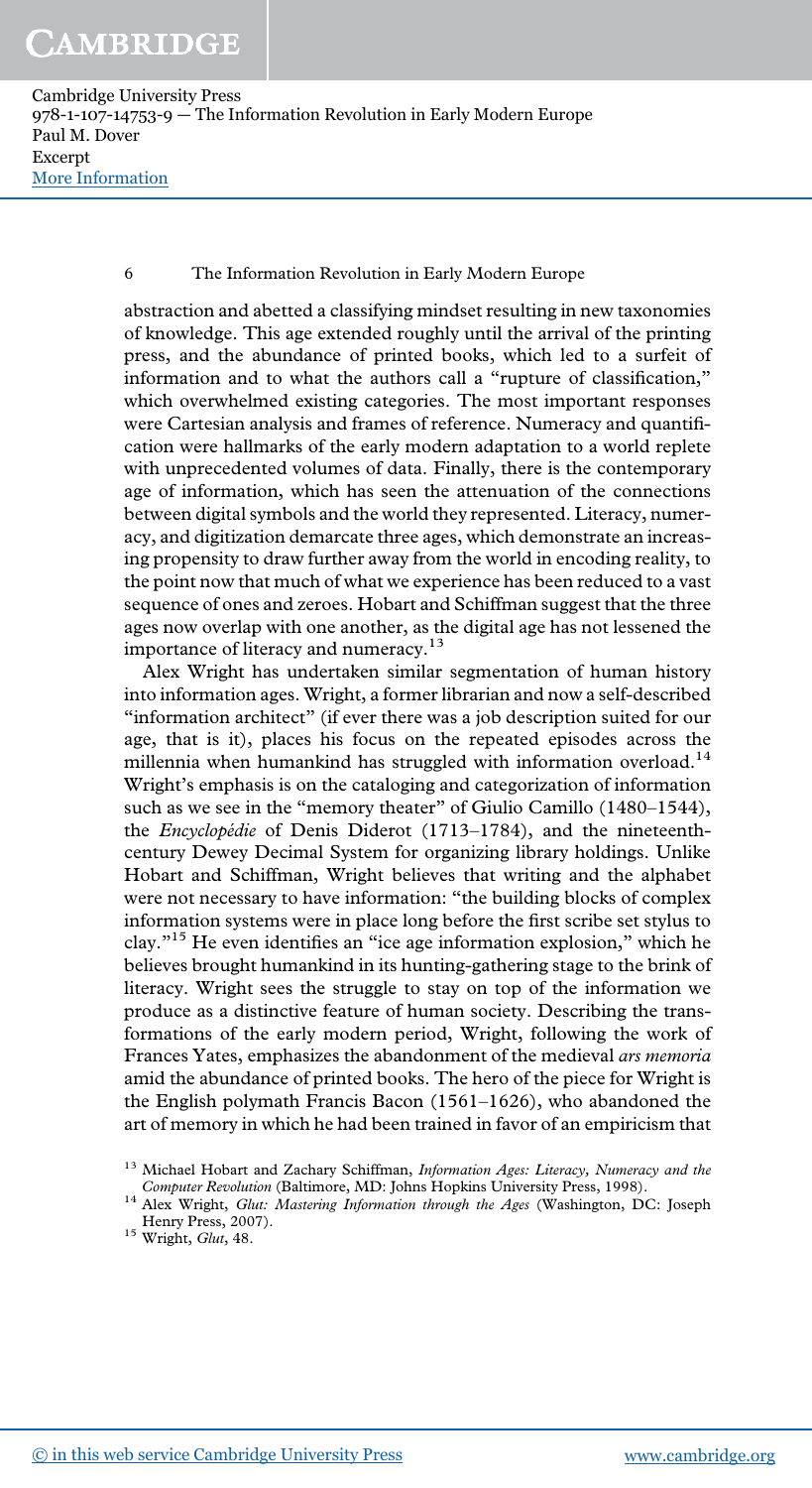Cambridge University Press 978-1-107-14753-9 — The Information Revolution in Early Modern Europe Paul M. Dover Excerpt [More Information](www.cambridge.org/9781107147539)

#### Introduction 7

rested on observation and inductive reasoning. Bacon recognized the continued importance of memory, but also emphasized practical tools, such as commonplacing, for the retrieval of particulars gleaned through systematic study and observation. These observed phenomena and "facts" were the essential building blocks of knowledge, rather than the forms and categories inherited from the Middle Ages and largely shaped by Aristotle's speciation.

Every society, Robert Darnton stresses, develops its own means and methods of hunting for and gathering information.<sup>16</sup> He identifies four essential changes in information processing in the history of humankind since it gained the ability to speak. Darnton points first to the development of early forms of writing in about 4000 BCE, and the emergence of alphabets about 3,000 years later. Then came the invention of the codex in late antiquity, which transformed the practice of reading and greatly simplified cross-referencing. The third break came with printing, with its impact on the availability of texts and the size of the reading public. Finally, we come to the ongoing Digital Revolution and emergence of electronic communication. One cannot help but notice the accelerating pace of change: several thousand years between the first writing and the codex; a little less than a millennium between the codex and movable type; half a millennium between Gutenberg and the World Wide Web; and then less than half a decade between the Internet and the algorithmic search engines of Google.

Amid this change, however, Darnton chooses to focus on continuity across the millennia of information processing. Each epoch was an age of information, and a unifying feature of all of them was the inherent instability of information. As each transformation introduced more information to digest and categorize, it also produced greater volumes of uncertain information and downright misinformation. Thus, in an age where we find ourselves lamenting internet hoaxes, fake news, gossipy blogs, and essays cut and pasted from termpaper.com, we might do well to realize that information has never really been stable. Perhaps textual stability is a chimera – writing, the codex, the printed book, and the Internet: all of these means of presenting information have been shifting, unreliable, and unstable.

All three of these efforts to periodize the history of information identify the early modern period, and especially the printing press, as transformative. The changes wrought by print were profound, greatly expanding the

<sup>&</sup>lt;sup>16</sup> Robert Darnton, 1999 presidential address to the American Historical Association, January 5, 2000: "An Early Information Society: News and the Media in Eighteenth-Century Paris" (www.historians.org/about-aha-and-membership/aha-history-andarchives/presidential-addresses/robert-darnton).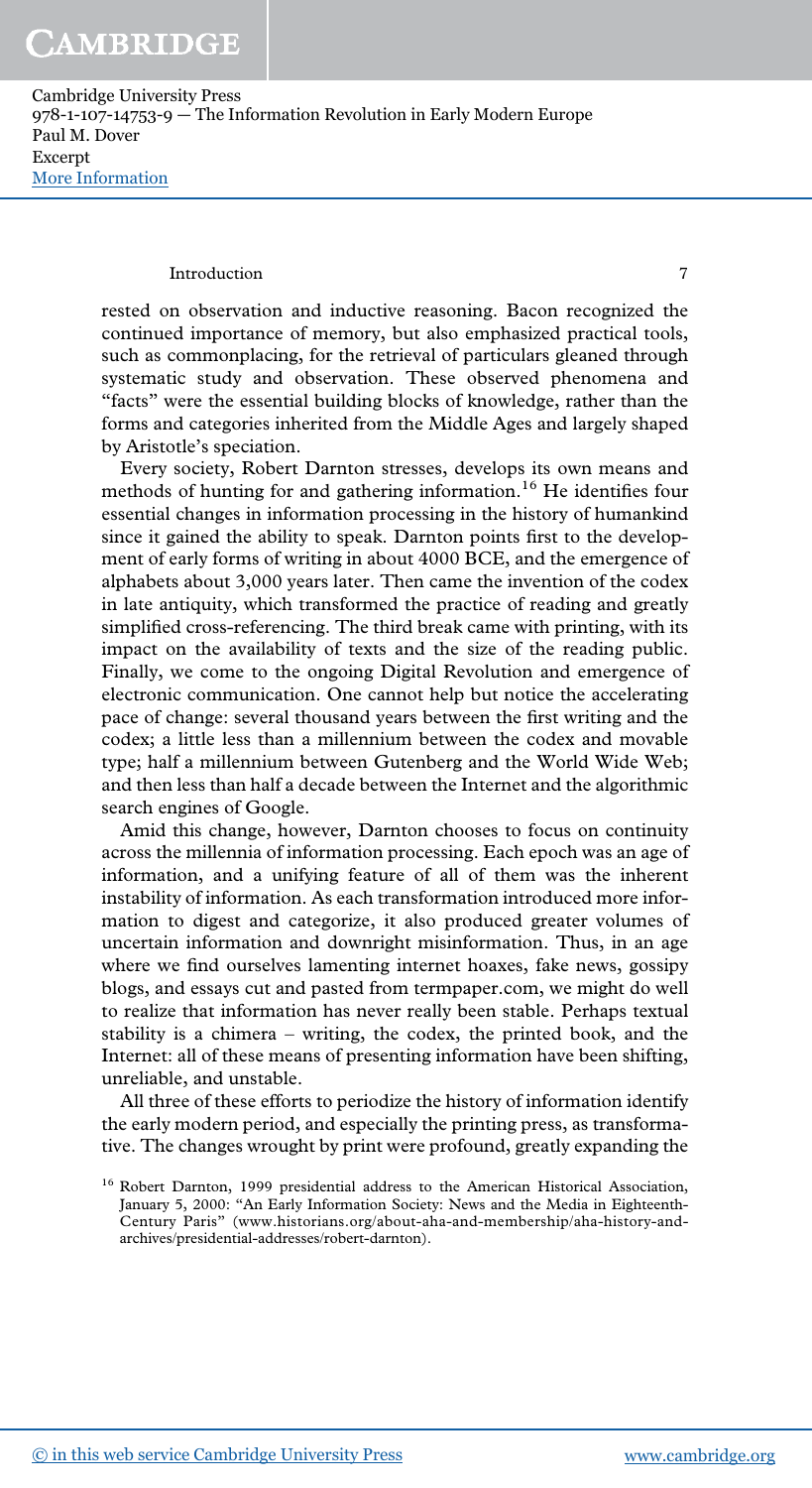Cambridge University Press 978-1-107-14753-9 — The Information Revolution in Early Modern Europe Paul M. Dover Excerpt [More Information](www.cambridge.org/9781107147539)

### 8 The Information Revolution in Early Modern Europe

volume and range of learning and information available to an unprecedented array of people, but this focus on books and typography is unduly narrow. Most of the fundamental transitions related to information generation, exchange, and management were only tangentially related to print. Even without Gutenberg's invention, there would have been an early modern Information Revolution. We must not reduce the period to an "age of print," a label that both exaggerates the role of print and serves to exclude the non-printed forms that most information continued to assume. Acknowledging the pervasive (and steadily broadening) impact of print need not mean totalizing its influence.

Today, we are accustomed to speaking of "information" in a detached, antiseptic fashion, treating it as a bland, featureless substance. It is quantifiable, transferable, and shorn of any of the subjective specificities of its content. We speak of information in the abstract, as a "thing" that can be disassociated from the social and cultural circumstances of its creation. At the same time, we speak of "pieces" of information, discrete packets that can exist independent of the undifferentiated mass. The Web, for example, is a fathomless reservoir of information, but we also wade into it "looking for information," specific items consonant with our needs and required for the establishment of knowledge.

In early modern language, the term "information" rarely had this double connotation – while it might be employed to describe discrete packets of information, it did not describe information in the abstract. While the story of early modern information involved progressive levels of abstraction, as we shall see, information remained associated with tangible things: books, letters, notebooks, files, registers, accounts, as well as speeches, sermons, and pronouncements.

The word *informatio* was typically employed to describe a process of shaping or forming, and often carried didactic connotations, in the sense that it involved "in-forming" (or teaching) someone something that they did not already know. It was something gathered, collated, and then "informed" for the recipient: the delivery of information served to help knowledge take "form" within the recipient.<sup>17</sup> We still capture some of this connotation when we declare that we share something, "for your

 $17$  One recurring version of this in early modern parlance was the work that the Holy Spirit did in the "information" of a Christian believer, which we see in titles such as William Shewen, The true Christian's faith and experience briefly declared ... written for the confirmation, and consolation of the one, and for the information in order to the restoration and salvation of the other (London, 1675) and John Alcock, Plains truths of divinity. Collected out of the sacred Scriptures, & set forth by way of question and answer the best way conceived for the information of the judgment of the Christian reader (London, 1647).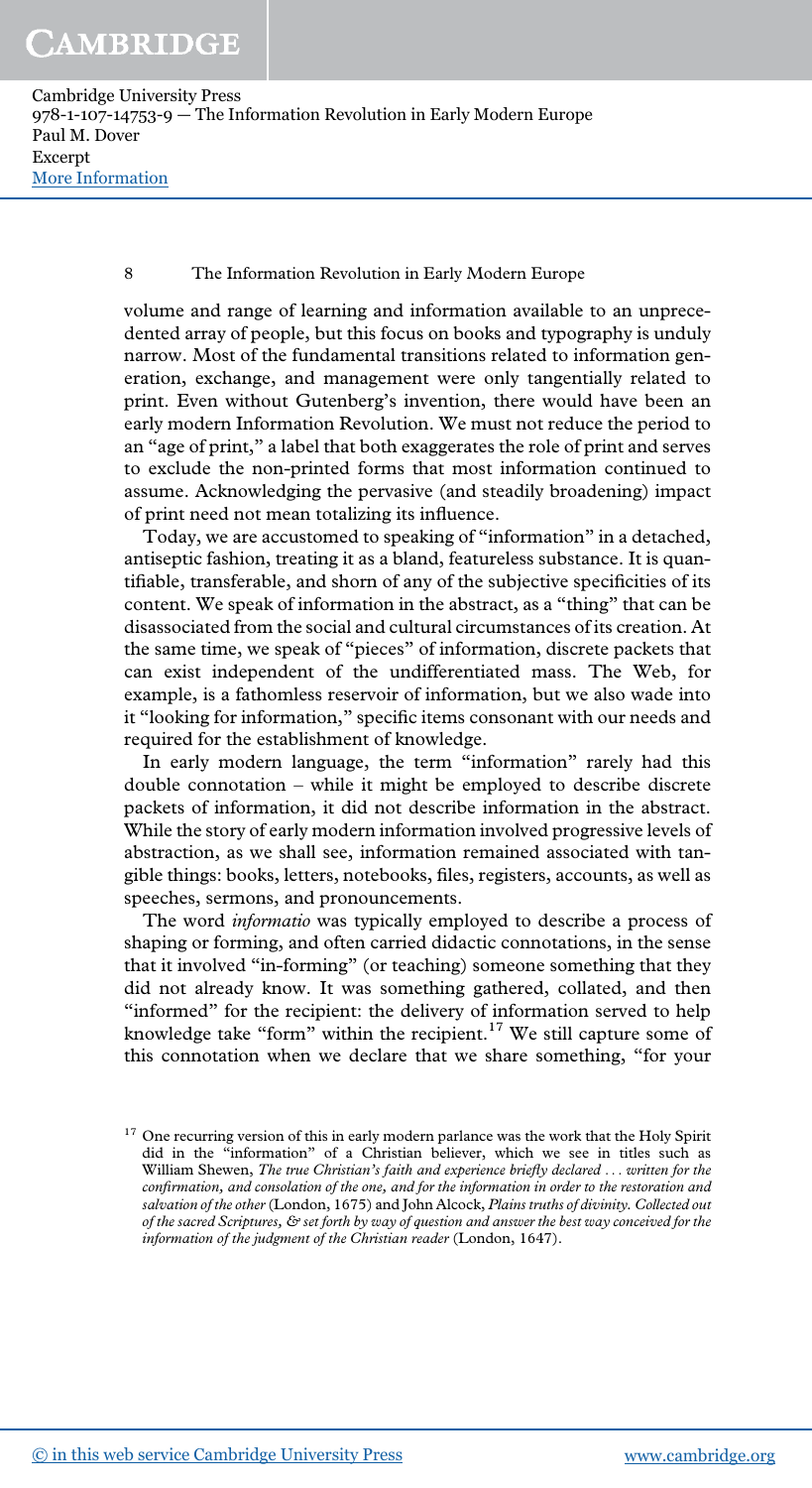Cambridge University Press 978-1-107-14753-9 — The Information Revolution in Early Modern Europe Paul M. Dover Excerpt [More Information](www.cambridge.org/9781107147539)

#### Introduction 9

information," with a specific communicative intent to impart on the recipient or listener.

In the late Middle Ages, legal and inquisitorial bodies referred to informatio in relation to the discovery and collection of information for their cases. The word was employed to characterize the empirical facts discovered and introduced in the proceedings, which could then be processed, stored, and referenced subsequently, regardless of the outcome of the case. In late medieval parlance, it was frequently used to describe a charge placed with a magistrate's court. In the church, informatio appeared in relation to the data gathered during the examination of candidates for ordination or higher ecclesiastical office – again in the sense of empirical information gathered with particular ends in mind. Already implicit in these various uses are features of the empirical process that we now associate with information. There are facts to be sought out and gathered for specific ends, although they may not end up being used for those purposes. These facts were also, importantly, subject to recording, nearly always through documentation, to memorialize their discovery and make them available for consequent consultation.

Late medieval and early modern Europeans also regularly spoke and wrote in the abstract about "being informed." It often meant being in receipt of the empirically gathered facts. Thus in romance languages, informarse and s'informer mean to become aware of knowledge of this kind. One "informed oneself" of the relevant news by reading or speaking with others. An early modern diplomat who delivered novel facts was an "informant." Being "informed" might be among the reasons for taking a legal or political action – it was a form of legitimization, the obverse of ignorance. A decision might be delayed until one could become "well informed" or "fully informed" of the requisite facts. One became "informed" by the acquisition of intelligence, often supplied by others in the know. Information was not recognized as knowledge until a figure or body of authority recognized it as such – it had to receive that imprimatur. In April 1535, King Charles I issued to a viceroy in New Spain royal instructions which illustrate how informing oneself might mean gathering the available facts:

First of all, and above all else, inform yourself, as soon as you have arrived and are beginning to understand something of the affairs of the country ... I, after seeing your information and opinion, can decree what is appropriate ... Take care that Mexico City and all other cities and settlements in the entire province are visited . . . Inform yourself . . . inform yourself . . . inform yourself.  $^{18}$ 

<sup>18</sup> Arndt Brendecke, The Empirical Empire, 144.